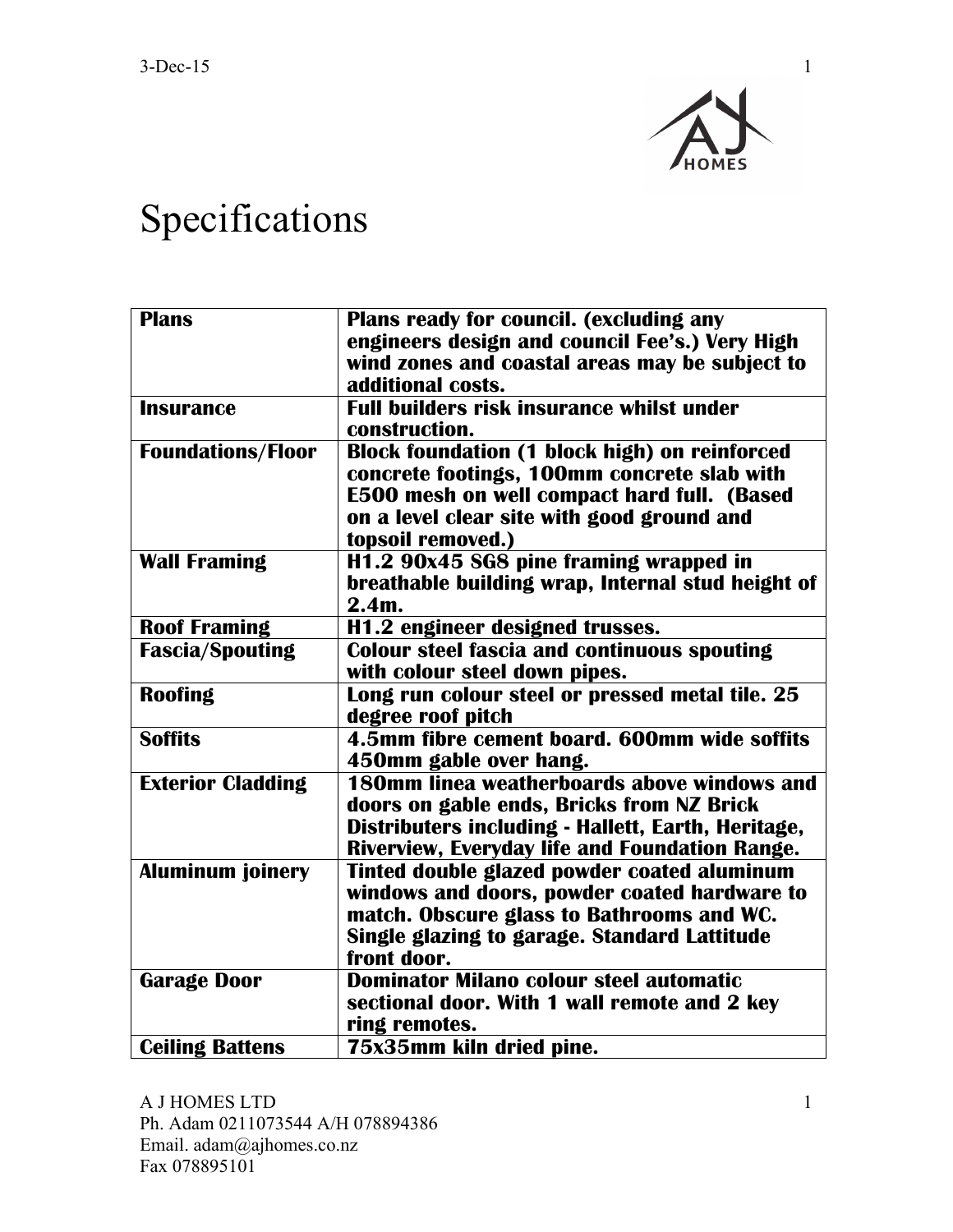

| <b>Insulation</b>          | Pink Batts R2.6 to exterior walls, R3.2 to<br>ceilings. (Excluding garage.) |
|----------------------------|-----------------------------------------------------------------------------|
| <b>Interior Doors</b>      | MDF smooth hollow core doors, 1980mm door                                   |
|                            | height, Silage Denvor handles, Door stops.                                  |
|                            | <b>Cavity sliders with Steel reinforced doors and</b>                       |
|                            | flush pull handles.                                                         |
| <b>Interior Linings</b>    | 10mm standard GIB to walls, 13mm GIB to                                     |
|                            | ceilings, Aqualine to bathrooms.                                            |
| <b>Skirting</b>            | 60mm single bevel.                                                          |
| <b>Scotia</b>              | 75mm GIB cove, 55mm to cupboards.                                           |
| <b>Architraves</b>         | 60mm single bevel.                                                          |
| Gibstopping                | To a level 4 finish.                                                        |
| <b>Painting</b>            | <b>Exterior to include soffits and linea (2 colours),</b>                   |
|                            | interior (3 colours white base only), Aqua                                  |
|                            | enamel to Bathrooms.                                                        |
| <b>Kitchen</b>             | We can provide you with a kitchen plan or a                                 |
|                            | prior cost sum to work with our kitchen                                     |
|                            | designer.                                                                   |
| <b>Appliances</b>          | Westinghouse gas hob GHR16S or                                              |
|                            | <b>Westinghouse ceramic cook top PHN768U</b>                                |
|                            | <b>Westinghouse multifunction oven POR667S</b>                              |
|                            | Westinghouse dishwasher WSF6606X                                            |
|                            | <b>Robinhood 90cm range hood RWC3CH9SS</b>                                  |
|                            | Robinhood 1/2 horse power waste disposal unit                               |
|                            | with air switch SE390QA.                                                    |
| <b>Bathroom/En-suite</b>   | <b>Jameston Standard Bath 1675x750 with tile</b>                            |
|                            | surround, Trentworth1m x 1m Square acrylic                                  |
|                            | showers, Bella Wall Vanity 900 Melamine White                               |
|                            | to bathroom and en-suite, Conti Wall Vanity                                 |
|                            | (Mini) 400mm Melamine White to W/C, with pop                                |
|                            | up waste. Alexander heated towel ladder.                                    |
| <i><b>*Connections</b></i> | No allowance made for connections from House                                |
|                            | to Power, phone, gas, sewer or stormwater.                                  |
| <b>Toilets</b>             | Stylis Florence toilets, toilet roll holders.                               |
| <b>Laundry</b>             | <b>Robinhood Supertub Classic SHDL.</b>                                     |
| <b>Tap Ware</b>            | <b>Hansa Polo Basin Faucets.</b>                                            |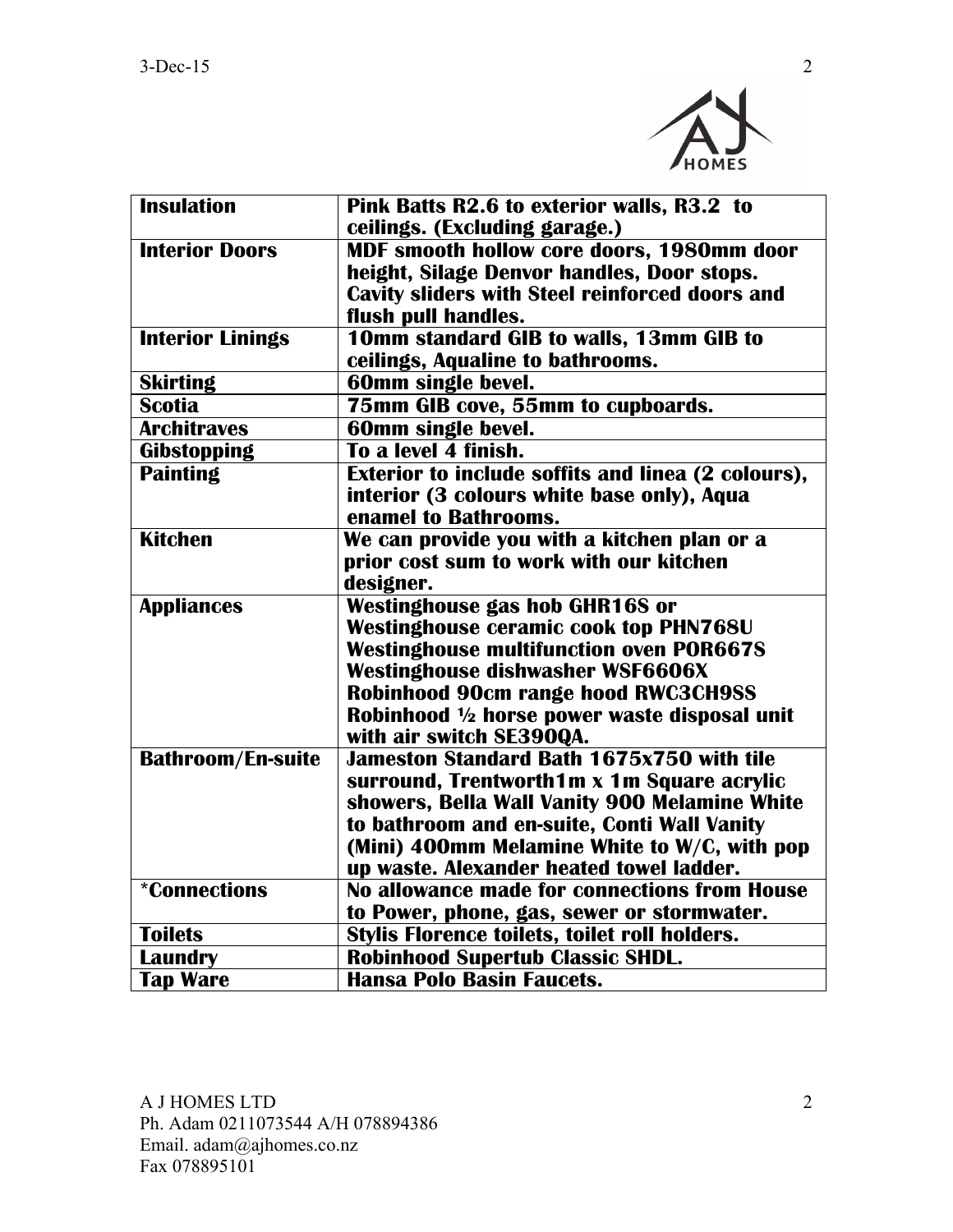

|                     | <b>Hansa Ecojet New Mono Slide Shower Set.</b>            |
|---------------------|-----------------------------------------------------------|
|                     | <b>Hansa Twist Bath Spout.</b>                            |
|                     | <b>Hansa Polo Concealed Shower Mixers.</b>                |
|                     | <b>M&amp;Z Ditirambo High Rise Sink Mixer to kitchen.</b> |
| <b>Electrical</b>   | HPM switches and sockets in standard colours,             |
|                     | extractor fans to bathrooms, smoke alarms, LED            |
|                     | down lights, LED Soffit lights to exterior.               |
| <b>Hot Water</b>    | Rinnai 24ltr continuous flow natural gas or               |
|                     | LPG, or 180ltr electric hot water cylinder.               |
| <b>Heating</b>      | Panasonic CSCUE24LKR high wall heat pump,                 |
|                     | (back to back install)                                    |
| <b>Tiles</b>        | 36m2 of tiles at \$50.00 inc GST per m2. White            |
|                     | tiles to bath cradle and surround.                        |
| <b>Wardrobes</b>    | Fitted with white wire wardrobe organizers.               |
|                     | Walk-in wardrobe fitted with two 400mm                    |
|                     | shelving units and hanging rails.                         |
| <b>Linen/Store</b>  | Pine slats to linen, MDF shelves to store rooms.          |
| <b>Carpet</b>       | Casa Bella 4kg heavy duty carpet from Carpet              |
|                     | Mill.                                                     |
|                     |                                                           |
|                     |                                                           |
| *Driveway/Outdoor   | No allowance made for Driveway and outdoor                |
| <b>Concrete</b>     | concrete.                                                 |
| <i>*Landscaping</i> | No allowance made for landscaping.                        |

**\* A J Homes are unable to give accurate pricing on these Items due to different land/Section sizes and house distance from Road and connections.**

**\* These specifications are current at the time of printing and are subject to change due to stock availability and continual improvements.**

**Please contact us for more information.**